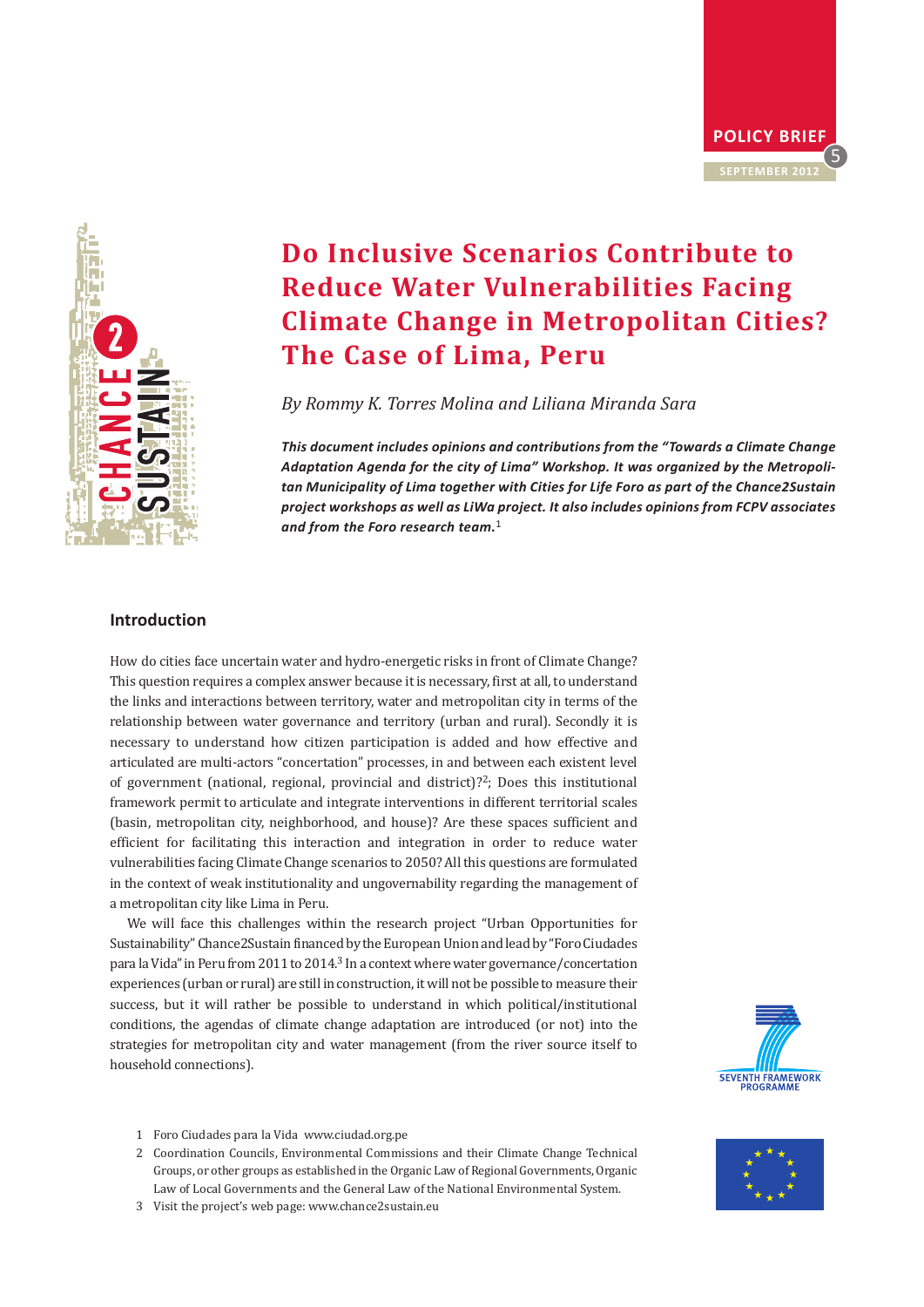# **Water Governance and the Metropolitan City**

# **Water for All, Water for None**

As a first step it is important to know and conciliate the different approaches actors have on water governance and/or "concertation", as well as the city model(s) they (we) expect.

Water can be seen according to the values and perspectives from each actor; as an *economic good* or *merchandise*; as a *human right* or *social good*; as *socio-cultural* and *ecological good*, as a part of the "Pachamama"; as a sacred element according to traditions; or as a sector that provides a service.4 These different and even contrary approaches are configuring nuances and emphases in the processes of "concertation" and multi-actor decision making. They are previewed by water institutionality on the city and territory, but represent a little integrated and articulated system that can be evidenced, for instance, from the moment water rights on each river are delivered by the National Water Authority<sup>5</sup> but the water and sanitation service is managed by  $\mathsf{SEDAPAL}^6$ , a public company included in the Housing Ministry (Sanitation deputy ministry). SEDAPAL has resisted including representatives of the Metropolitan Municipality of Lima and Callao on its board of directors; and it has also resisted to be transferred to municipalities within the existing decentralization process, as it happens in the rest of cities of the country (only this water company does not belong to a Municipality).

Sector management still prevails. In Lima, there are different authorities with defined and overlapping competences and functions on water management, which results in an evident fragmentation and disarticulation of the performance of the state. Currently SEDAPAL depends on the national government; the energy provision depends on a private enterprise regulated by the national government (EDEGEL); water management as a hydryc resource depends on the National Water Authority through the –currently in formation– basin councils; land titling depends on a national government agency (COFOPRI7) and the allocation of urban land uses depends on 49 district municipalities while non-urban uses allocation depends on the different ministries. As a consequence, big investments or megaprojects related to water, sanitation and hydro-power are in hands of different entities of the national government and do not depend on city authorities, which are not even consulted nor informed of their decisions into the city. On the other hand and for the case of Lima, a management articulation of the three basins related to Lima is expected, considering the recent creation of the Council of the Rimac River Basin by the Municipality of Lima.

# **A City with no Authority, Identity nor Plan**

In relation to the cities we have identified, different focuses and models that can define it as compact, as in process of densification and/or agglomeration, as a networked city, or as mono centric or polycentric city. For Lima, there are proposed visions based on the merging of some of these urban forms with their population growth correlation and interaction but so far there are no consensuses. Which is the city that we want? How do we imagine it? For who is it thought? This means that it is necessary to analyze it from multiple layers of government –local, regional and national– since Metropolitan Lima is governed by at least two regional governments (a third region commonly named as "Lima

- 4 Miranda, et al (2011), "Water Governance key approaches: An analytical framework" Literature Review 4, 23 pp, Chance2sustain.
- 5 The General Water Law is still to be implemented by Local Water Authorities in the river basins of Metropolitan Lima: Chillón, Rímac, Lurín y alto Mantaro.
- 6 Potable Water and Sewer Service of Lima. www.sedapal.com.pe
- 7 Agency for Formalization of Informal Property. www.cofopri.gob.pe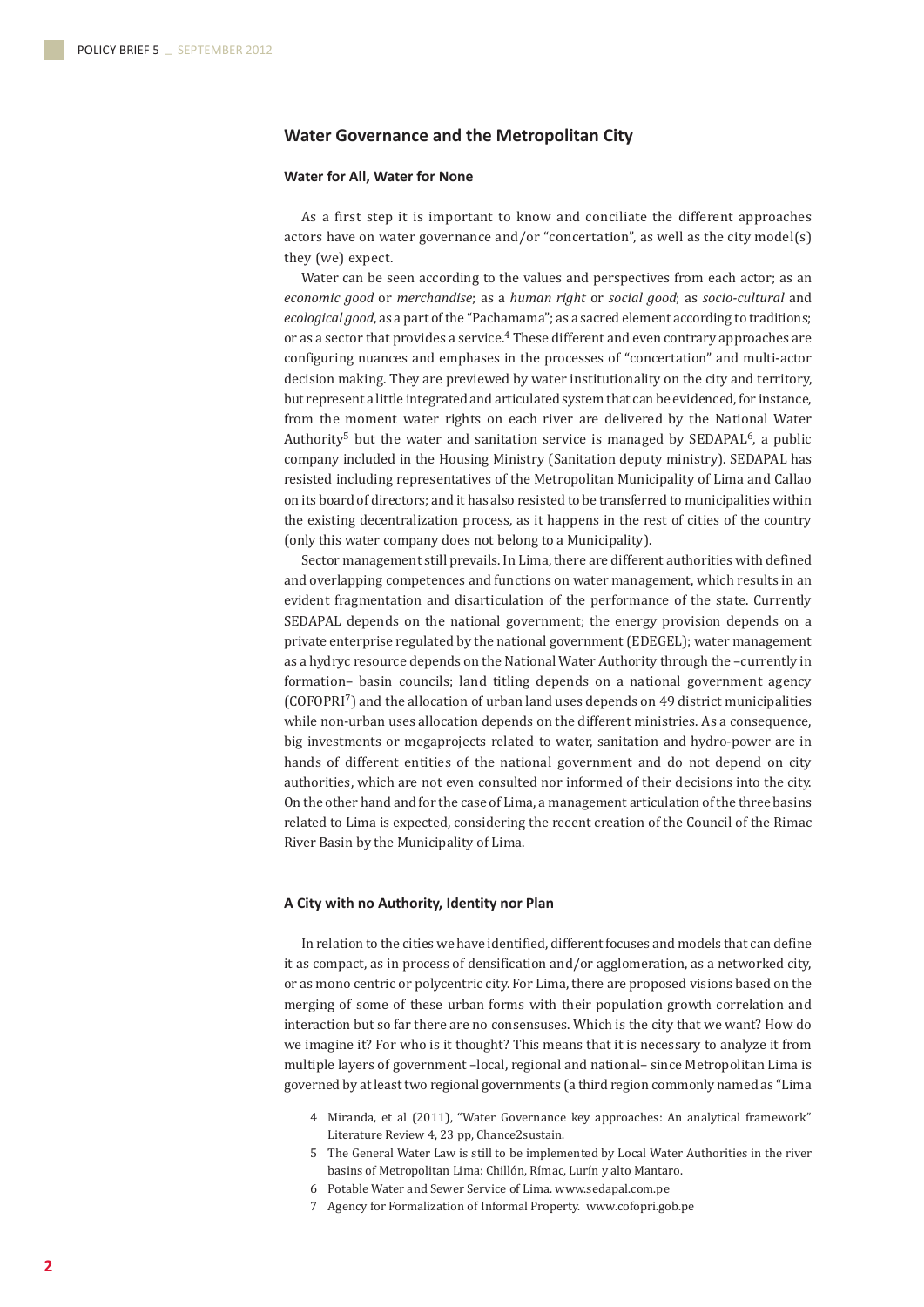Provincias" has also considerable power), at least three provincial municipalities and more than 50 district municipalities. This means that *Metropolitan Lima does not have a single and clear authority*. How to govern it in such a way?

One of the decisions of the current metropolitan government is to reestablish the Lima Metropolitan Assembly. It is an institutionalized space that will definitely contribute with a better management and recover authority on the city through citizen consensus. Another decision is to "concertate" around an urban vision of the city to 2035 and 2050 through a Plan for Lima that will be elaborated by the Metropolitan Planning Institute (IMP) of the Metropolitan Municipality. These are remarkable efforts for the recovery of authority and leadership, and an opportunity to build a consensual and concerted city vision: a city project for a mixed Lima, of multiple identities that are concentrated on a proud citizen project and related with the idea of belonging Lima; a vision that defines which is the Lima that we want and how to build this joint and positive vision of the future of the metropolitan city.

Currently, in the framework of the LiWa $8$  project as a part of a process of scenario construction and dialogue and debate workshops about the urban form descriptor for Lima $9$  in which FCPV and local experts participate; the following sub-scenarios of urban form driving force descriptor have been consensually defined for Lima:10

# *Urban form descriptor in an adaptation scenario*

 $\bullet$  Network expansion of the city with territorial arrangement that protects its valleys. The city is multicentric, with fast, massive, multimodal and interconnected transport. It is compact in the central area with a decreasing overcrowding level in low and middle income areas. It has increasing equipment and public spaces, including water provision, with protection and forestation of slopes. It has increasing resilience against disasters and 10 m2 of green areas per inhabitant, with treatment of waste waters and high level of reuse on greening the city.

## *Urban form descriptor in a "business as usual" scenario*

• Uncontrollably sprawled city with no valleys, with incipient centers on its outskirts and with a chaotic transport system that prioritizes cars. It is compact with green areas but fragmented and segregated on its central area; with a high overcrowding level in middle and low income areas and with insufficient equipment and public spaces. It has high risk of landslides on its slopes, and high risk of flooding by overflowing and sea level rise. It has insufficient green areas per inhabitant and high irrigation costs due to the insufficient water provisions, low level of water treatment and reuse.

The 2050 Scenario construction will permit us to know scenarios and positive or negative future trends regarding each aspect relevant to the city development (driving force descriptor). It will be useful as an analysis basis in order to link this scenario to the future vision expected for the city.

#### **Territory and City of Fragmentation**

It is important to precise how development paradigms are present in the understanding of the city and territory. Not many are able to understand the city through an integrated and non-fragmented focus, which means as a part of a territory (urban and rural) which

- 8 Peruvian German research project.: www.lima-water.de
- 9 Positive and negative characteristic that a component or aspect of analysis will have in the future.
- 10 Workshop "Urban Form Descriptor" with the participation of guest experts in the framework of the LiWa project.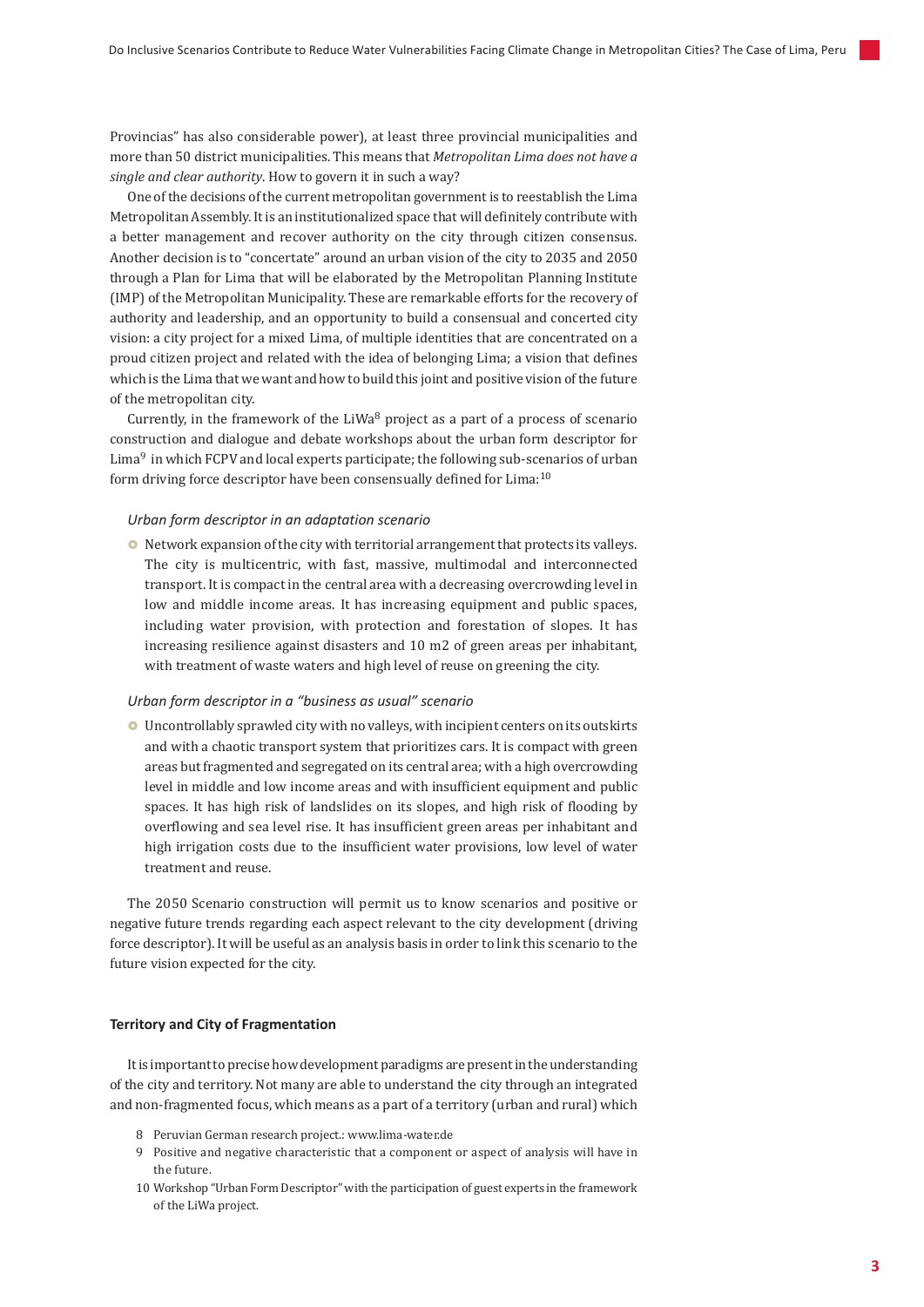implies perceiving it in its entire dimension. $11$  This dimension includes soil, subsoil, water, maritime domain and air; considering and including all physical, technical biotic and non biotic components as an intrinsic part of a more holistic and eco-systemic vision of territorial development and the city.

Currently, the most relevant studies and proposals about Lima are concentrated on infrastructure, equipment and services that make its correct functioning feasible. Other components are considered as external to the city until some event highlights its high level of dependence on the environmental conditions of the territory, its ecological structure, its biodiversity, and the environmental services that natural resources such as water provide to the city. At the same time, vulnerability to climate change effects, albeit uncertain, appear to be increasing risks constantly.

Lima seems to be on its way of becoming a mega city that is developing beyond its political/administrative limits and occupying other regions such as Callao and "Lima Provincias". In respect to water, Lima depends on the basins from the high Andean zone (High Mantaro and more recently from the high basin of Chancay Huaral) in order to guarantee water sources. This has generated negative environmental impacts in the territory and water of the population on higher basins and in the proper metropolitan territory; implies for the authorities to rethink on the role that until now the metropolitan area has had in relation to the basins and the occupied (and expansion) territory. Fragmentation in the treatment of urban and rural territories; of high, medium and low basins and the treatment of density (being construction and population density) of the occupied (and future) urban territory; evidences a demand for a more integrative territorial planning process more related with the multiple scales, levels and great physical, environmental and social diversity of the metropolitan city. A territorial planning process more related to the complexity that the metropolitan city has and will have is needed, albeit it is jeopardized by the 2050 climate change scenarios.

## **Regional Community... An Option?**

Urban development visions promoted by private real estate agents imply the expansion to other regions on the South of Lima to the point of reaching the Ica neighboring region. In respect to hydryc resources, future water feasibility for Lima involves the Junín and Pasco regions to the east. In order to reach this, it is very important to analyze experiences on the formation of regional communities for solving common problems and canalizing large infrastructure investments. For this case, the formation of city networks articulated to basins with a territorial and urban development model, integrative and eco-systemic; can be an alternative that permits governability and sustainability in the territory within the city, but also in the surrounding nature and landscape.

The present study on Metropolitan Lima, 8 months after the new Metropolitan Lima administration took power, raises a current public management dilemma in which important things are contra posed to urgent things. It means that the necessity to build planning instruments might be displaced in front of demands for politically visible and concrete results. That is why the new administration has opened participation to actors involved in development and planning, which reveals willingness to "concertate" with other levels of government related to water management, among others. This represents a favorable context for the development of the research process of our project. This process is promoted by the municipality from IMP; and the Environmental office of the Regional Government of Lima (also part of the Metropolitan City Government) has shown special interest on the development of a Climate Change Adaptation Strategy with the intention to integrate it into participation and concertation processes for metropolitan

<sup>11</sup> For the Peruvian case, this has been considered in the 54th article of the Peruvian Constitution.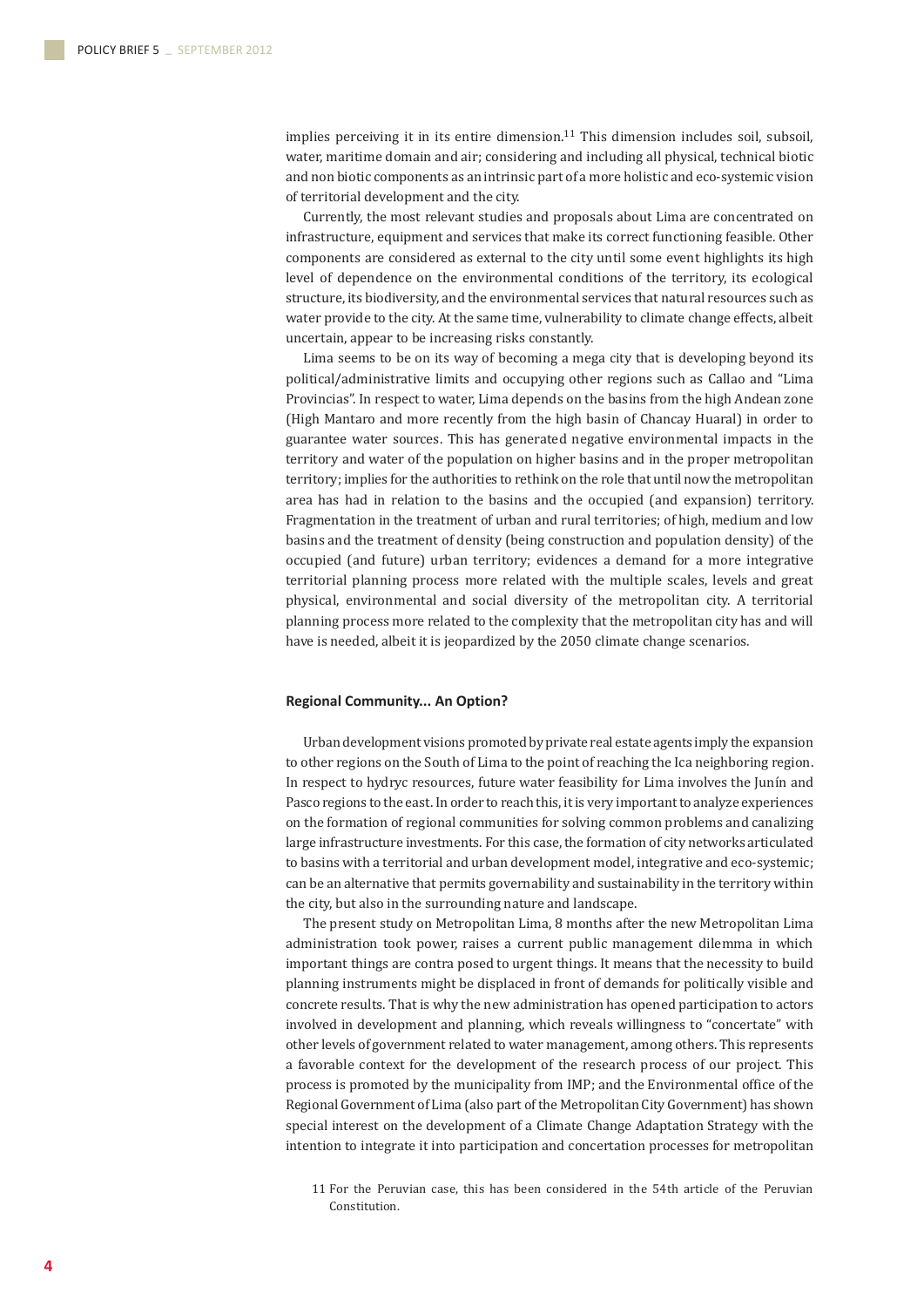development planning to 2035 and 2050. The FCPV is related to this process in the context of the research projects LiWa and Chance2Sustain.

All these tasks demand shared and concertative leadership from the political, social, economic and scientific point of view; that permits the integration of policies and strategies for harmonizing territorial management (including urban and rural land as well as the landscape) with water vulnerabilities of cities facing 2050 climate change scenarios.

As a first exercise for the debate, the following two descriptions of the possible scenarios of water governance for Lima in the framework of the LiWa project have been elaborated during expert's workshops:

#### *Adaptation Scenario*

- Water management in the territory of the Lima Metropolitan Region, Callao and its valleys involves the basins of Huacho, Chillón, Rímac, Lurín, Chilca, Mala, Cañete and Mantaro. It is lead by three regional governments: "Lima Provincias", Lima and Callao<sup>12</sup> in association with SEDAPAL, EMAPA HUACHO S.A.<sup>13</sup> and EMAPA CAÑETE S.A.<sup>14</sup>, all of them municipal enterprises. They constitute a regional community that counts with technical and policy support from the Sanitation Deputy Ministry (as a part of the Ministry of Territorial Arrangement, Cities, Construction and Sanitation) that leads the Water Multisectoral Technical Group for Lima and Callao. This group is also integrated by MINAM<sup>15</sup> (that includes ANA<sup>16</sup>, DIGESA<sup>17</sup> and requires for approbation of sectoral EIAs<sup>18</sup>), MINEM<sup>19</sup>, MEF<sup>20</sup> and SUNASS<sup>21</sup>.
- **•** The Regional Water Community for Lima, Callao and their Valleys is democratic, concertative and binding. It admits participation from civil society, experts, private sector as well as the academic and scientific community; and maintains permanent contact with the involved communities at the low, medium and high basins, through Water Local Authorities.

# *"Business as usual" Scenario*

- Water management in the territory of the Lima and Callao Metropolitan region (already expanded and conurbated by 2035) that involves the rivers Huacho, Chillón, Rímac, Lurín, Chilca, Mala and Cañete lacks of clear leaderships. It still maintains overlapping competences and legal mandates from the national government. Water companies as SEDAPAL and EMAPA CAÑETE S.A. have developed private concessions for attending expansion areas and have been partially sold. The Sanitation Deputy Ministry coordinates basin by basin activities with MINAG22/ANA, MINAM, MINSA/DIGESA, MINEM and MEF through Local Water Authorities.
- $\bullet$  Although this basin authority has developed a basin management focus, it maintains a sectoral vision which is little concertative and does not permanently admit participation from the civil society, experts or the scientific and academic
- 12 The Junín regional government can be also considered.
- 13 Municipal Company of Potable Water and Sewer of Cañete www.emapac.com
- 14 Municipal Company of Potable Water and Sewer of Huacho www.emapahuacho.com
- 15 Ministry of Environment of Peru www.minam.gob.pe
- 16 National Water Authority of Peru www.ana.gob.pe
- 17 General Direction of Environmental Health of the Health Ministry of Peru www.digesa.minsa.gob.pe
- 18 Environmental Impact Evaluation
- 19 Ministry of Energy and Mines of Peru www.minem.gob.pe
- 20 Ministry of Economy and Finance of Peru www.mef.gob.pe
- 21 National Superintendence of Water and Sanitation Services of Peru www.sunass.gob.pe
- 22 Ministry of Agriculture of Peru. www.minag.gob.pe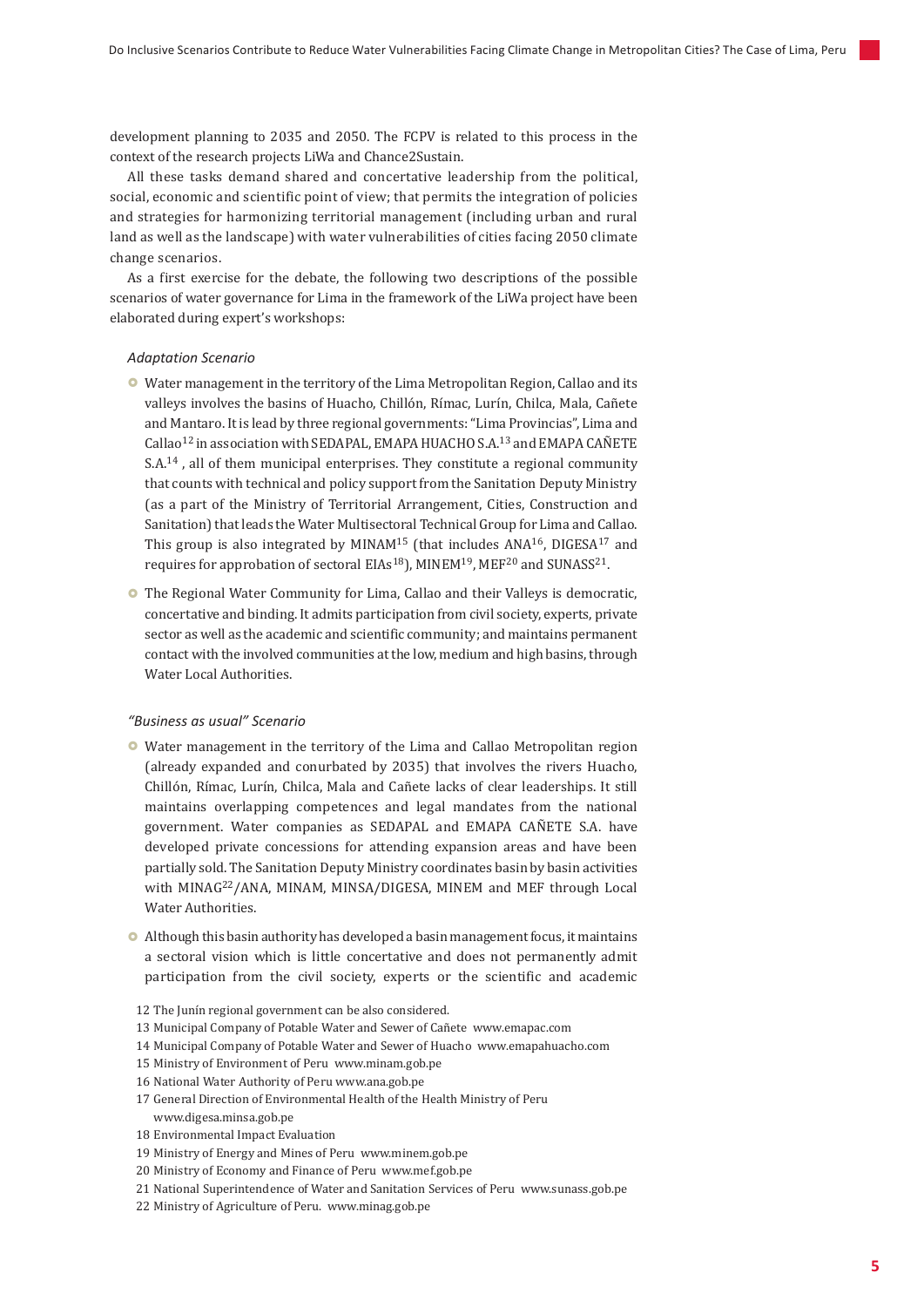community. The lack of transparency and relationship with the involved communities at the low, medium and high basin constantly generates conflicts with irrigating farmers and other economic activities around water and the city.

## **Scenarios Related to Climate Change in Lima**

Vulnerability of cities in front of Climate Change and especially of coastal cities is related to water availability. For the case of Metropolitan Lima it is also necessary to consider hydro-energetic dependence, the high level of urban poverty, the high vulnerability in front of natural risks and the serious difficulties for the provision of water suitable for human consumption to constantly growing population. The importance of water governance in the city becomes very relevant considering the uncertainty of climate change effects that makes the authorities to interest on the possible effects that the city will face.

According to Eduardo Calvo, the only Peruvian member of the IPCC<sup>23</sup>, there have been identified two extreme, but possible, scenarios of extreme climate variation related to water in the city of Lima: tropicalization and drought. This is corroborated by the studies made by IWS<sup>24</sup>. The results of four of five hydrologic models indicate a reduction -of approximately 10%– of water sources, while the fifth model evidences an increase on a similar level. According to the first scenario Lima would face drought to extreme drought, where the current problem of water scarcity would be aggravated. This, together with the current deficit of the provision of water and sanitation services, would aggravate the sanitation vulnerability situation. According to the second scenario we would face a significant rain increase in a city like Lima that does not count with a rain drainage system, with flat rooftops and deficient housing infrastructure located on alluvial hills or very close to the sea level. Within this uncertain situation it is important to identify key issues of water vulnerability in Lima in order to know the measures for diminishing risk.

## **Towards Metropolitan Lima's Water, Territory and Landscape Governability**

How to speak about city governance without incorporating actors, institutions and persons related to the management of water, hydro-energy, landscape, territory and vulnerability of the city? Limited information –which whether does not exist or it is not accessible because of its complexity– requires to think about methodologies that permit to capture focuses from all involved disciplines and above all, inclusive spatial knowledge construction; in other words, social construction of knowledge, not only based on experts participation. That is why we consider for this research that one of the most important aspects in the process of plausible/possible scenario construction is the participation of key actors: a) those ones that suffer –or will suffer the most and are conscious of that problem b) those ones who have economic means and political decision to solve them, c) those ones that cause them –or will cause them and are currently conscious of that– and d) those ones that count with information and knowledge to solve them. All of them related with city, water and the involved territory.

These are the considerations taking into account for the elaboration of the inclusive scenario methodology presented by the "Foro Ciudades para la Vida" crew. It additionally considers the participatory use of GIS tools, applying specialized programs of scenario visualization for the city through maps and 3D simulations. All of this aims to collaborate to the process of planning city development to 2035 and 2050, initiated by IMP, SERPAR<sup>25</sup> and the Metropolitan Municipality of Lima.

- 23 Intergovernmental Panel on Climate Change www.ipccc.ch
- 24 Water Institute of the Stuttgart University. Msc. Ing. Alejandro Chamorro, lecturer on the workshop "Towards a climate change adaptation strategy for Lima", March 2011.
- 25 Lima Municipal Parks Services www.serpar.munlima.gob.pe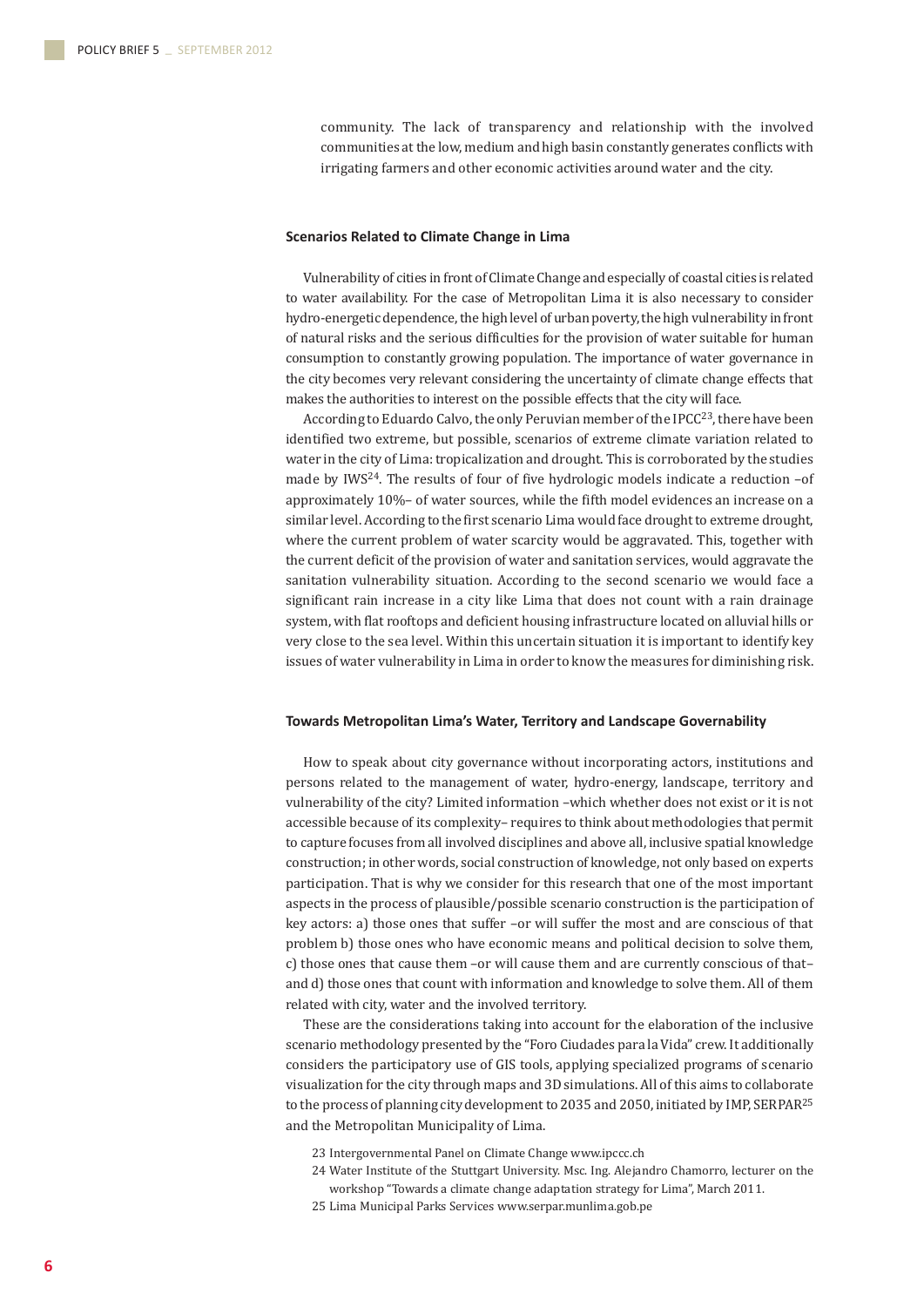We consider that one way of contributing from academic research to city governance, is through promoting the generation of platforms for concertation of the diverse focuses of political, social, economic and environmental actors; and providing instruments and specialized information about water vulnerability scenarios facing climate change. As it has been told the new Metropolitan Lima Administration has previewed the elaboration of a Management Plan for the development of the city, an Environmental Plan and the Climate Change Strategy. Also a Municipal Environmental Commission and a Technical Group on Climate Change have been installed. The FCPV is part of these spaces.

In this context, the following policy recommendations have been preliminarily formulated and they are open for the ongoing debate:

## *Instruments*

- $\bullet$  The analysis and intervention ambit must reach all the Metropolitan Lima territory, the basins that contain it and its respective influence area. This can be articulated on a Regional Community that requires a territorial planning of Lima, articulating the different aspects in order to reach harmonic development of the city and its territory.
- $\bullet$  To define and approve the assignation of surplus value duties for land use changes, public infrastructure investment and valorization of the urban territory (through an Ordinance and a proposal for the modification of the national legislation).
- To incorporate among the measures and recommendations for climate change adaptation:
	- $\bullet$  Mechanisms and practices oriented to reduce water consumption, recycling and reusing it in green areas among others (incorporated as part of a process of urbanization and construction).
	- Norms for technical design of public and private infrastructure must incorporate criteria for the adequate disposition of water in front of rain increase and water saving and storage in front of drought.
	- Compulsory norms of natural climate conditioning for buildings in front of temperature, humidity and solar radiation variations, among others.
	- The prohibition of sanitary devices that use more than 6 liters of water.
	- $\bullet$  The use of saving mechanisms in public institutions and massive use facilities.
	- Urban development must occur as a function of water capacities of the territory.
	- The revalorization of ancestral costumes for the care, improvement and maintenance of water and water harvesting.

# *Focuses*

- $\bullet$  To define a land policy that understands land as a non-renewable social, economic and environmental good. The right to use and occupying land should be exercise by prioritizing the commonweal in against particular interests.
- $\bullet$  Land and water management must be closely related in order to determine the limits of urban development; based on the availability and feasibility of hydryc resources, controlling urban speculation and protecting valleys and water sources.
- To condition the use of the territory according to territorial risk issues.
- To keep superficial and subterranean water sources in order to guarantee the hydryc balance of the basins
	- $\bullet$  Compulsory reuse of water for industrial activities
	- Compulsory use of trickle irrigation for agriculture and green areas.